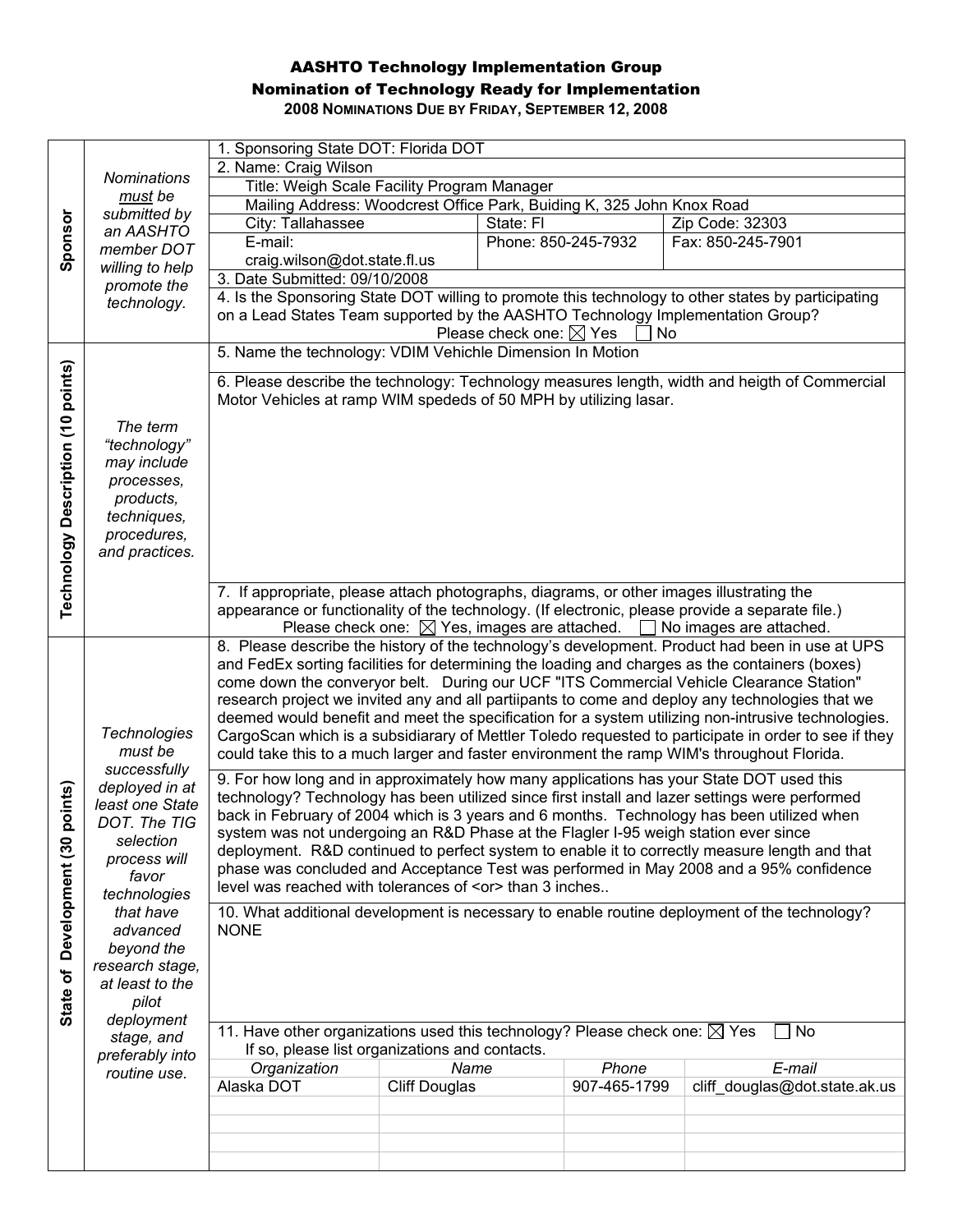| <b>Submit to</b><br><b>AASHTO Contact</b> |                                                                                                                                                                                                | <b>Keith Platte</b><br>Phone: 202.624.7830<br>Fax: 202.624.5469<br>kplatte@aashto.org                                                    | American Association of State Highway & Transportation Officials<br>444 North Capitol Street N.W., Suite 249<br>Washington, DC 20001                                                                                                                                                                                                                                                                                                                                                                                                                                                                                                                                                                                                                                                                                                                                                                                                                                                                                                                                                                                                         |  |  |  |
|-------------------------------------------|------------------------------------------------------------------------------------------------------------------------------------------------------------------------------------------------|------------------------------------------------------------------------------------------------------------------------------------------|----------------------------------------------------------------------------------------------------------------------------------------------------------------------------------------------------------------------------------------------------------------------------------------------------------------------------------------------------------------------------------------------------------------------------------------------------------------------------------------------------------------------------------------------------------------------------------------------------------------------------------------------------------------------------------------------------------------------------------------------------------------------------------------------------------------------------------------------------------------------------------------------------------------------------------------------------------------------------------------------------------------------------------------------------------------------------------------------------------------------------------------------|--|--|--|
|                                           |                                                                                                                                                                                                |                                                                                                                                          | 19. Please describe any legal, environmental, social, intellectual property, or other barriers that<br>might affect ease of implementation. Lazer is patented proprieatary system which is a class 1<br>unconditionally safe in the target zone and complies with FDA CDHR1040 and IEC 60825.                                                                                                                                                                                                                                                                                                                                                                                                                                                                                                                                                                                                                                                                                                                                                                                                                                                |  |  |  |
| (30 points)<br><b>Market Readiness</b>    | The TIG<br>selection<br>process will<br>favor<br>technologies<br>that can be<br>adopted with a<br>reasonable<br>amount of<br>effort and cost,<br>commensurate<br>with the payoff<br>potential. | 18. What organizations currently supply and provide technical support for the technology?<br>CargoScan a subsidairary of Mettler Toledo. |                                                                                                                                                                                                                                                                                                                                                                                                                                                                                                                                                                                                                                                                                                                                                                                                                                                                                                                                                                                                                                                                                                                                              |  |  |  |
|                                           |                                                                                                                                                                                                |                                                                                                                                          | 17. What resources—such as technical specifications, training materials, and user guides—are<br>already available to assist deployment? User manual is in development at this time. Specifications<br>can be received by contacting CargoScan or Mettler Toledo.                                                                                                                                                                                                                                                                                                                                                                                                                                                                                                                                                                                                                                                                                                                                                                                                                                                                             |  |  |  |
|                                           |                                                                                                                                                                                                | computer for sorting O/S or O/W trucks                                                                                                   | 16. What is the estimated cost, effort, and length of time required to deploy the technology in<br>another organization? The cost of infrastructure would be dependent on what type of wind load<br>requiements that exist for that particular area for possible gantry or bridge mounting. Estimate for<br>Florida is in the \$125,000.00 dollar range and we already have communication links in place from<br>WIM cabinet back to the weigh scale facility via fiber and there data is integrated with WIM                                                                                                                                                                                                                                                                                                                                                                                                                                                                                                                                                                                                                                |  |  |  |
|                                           |                                                                                                                                                                                                | being constructed in the State of Florida.                                                                                               | 15. What actions would another organization need to take to adopt this technology? Procuring and<br>purchasing, The technology exist today and is in design package for 2 weigh stations currently                                                                                                                                                                                                                                                                                                                                                                                                                                                                                                                                                                                                                                                                                                                                                                                                                                                                                                                                           |  |  |  |
| Payoff Potential (30 points)              | defined as the<br>combination of<br>broad<br>applicability<br>and significant<br>benefit or<br>advantage over<br>other currently<br>available<br>technologies.                                 |                                                                                                                                          | purposes which is how they determine charges (by weight and dimensions).<br>13. What type and scale of benefits has your DOT realized from using this technology? Include<br>cost savings, safety improvements, transportation efficiency or effectiveness, environmental<br>benefits, or any other advantages over other existing technologies. Safety improvements are that<br>weight inspectors will not be measuring and interfacing with driver while trucks in bypass lane are<br>traveling at a minimum of 45 MPH. FDOT hopes to incorporate in furture Smart Roadside<br>deployments for possibly checking permits remotely by integrating with either LPR or possilbe chip<br>(RFID) identification and checking against database at permit office.<br>14. Please describe the potential extent of implementation in terms of geography, organization<br>type (including other branches of government and private industry) and size, or other relevant<br>factors. How broadly might the technology be deployed? Technology could be used at all point of<br>entry borders of States to protect all overpass and bridge structure. |  |  |  |
|                                           | Payoff is                                                                                                                                                                                      |                                                                                                                                          | 12. How does the technology meet customer or stakeholder needs in your State DOT or other<br>organizations that have used it? It meets the State of Florida needs by sorting oversized and<br>permit vehicles to scale 2 which is located on the left side of weigh station and when weight<br>inspectors check permit and do measurements they are away from scale 1 which has a bypass<br>lane beside it where trucks are traveling a minimum of 45 MPH. It also serves as protection for<br>entire overpass and bridge infrastructure throughout the State of Florida by detecting over height<br>trucks and/or possible cargo. Alaska utilizes at the Port of Vadez ferry terminal for ferry loading                                                                                                                                                                                                                                                                                                                                                                                                                                     |  |  |  |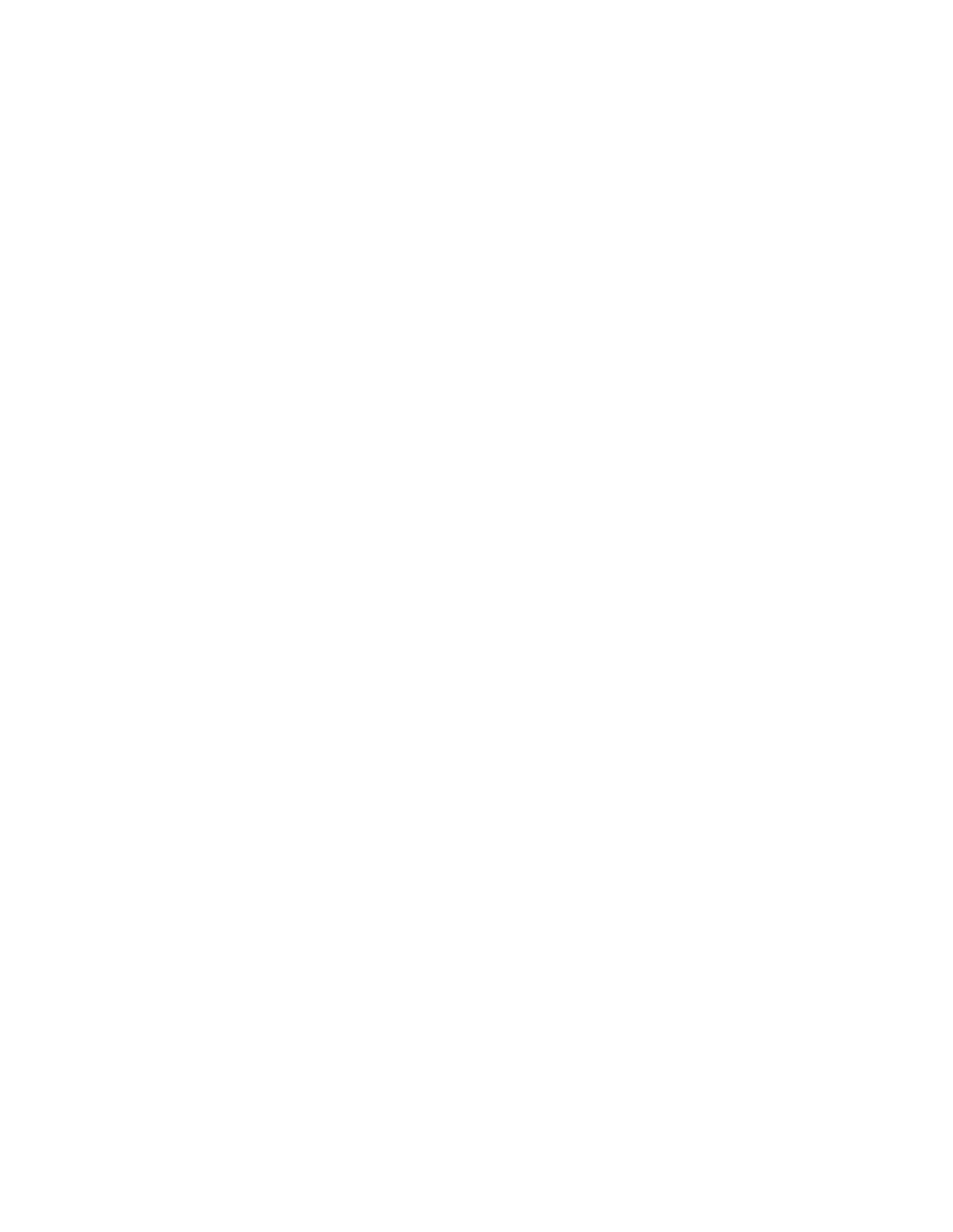

## Vehicle sequence number:

Width Height

Length

8 ft 10 in 12 ft 9 in 65 ft 2 in 43.67 mph

 $-2147483648$ 

Wed 14 Jun 00:28:24

 $-2147483648$ 

8 ft 10 in 13 ft 2 in 65 ft 8 in 35,95 mph

Wed 14 Jun 00:28:36

## $-2147483648$

8 ft 7 in 13 ft 0 in 79 ft 4 in 39.23 mph

----Speed

Time of record

Wed 14 Jun 00:29:13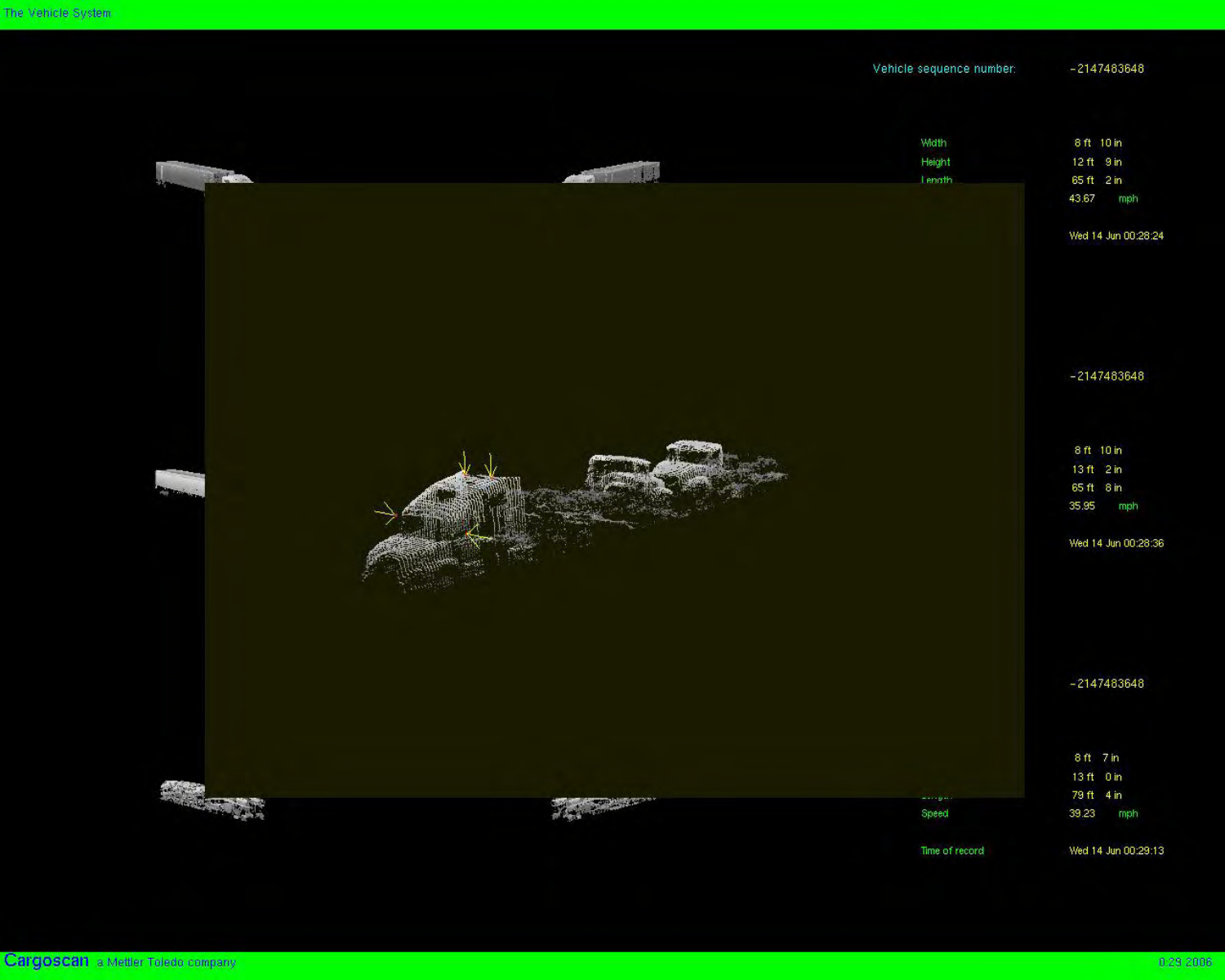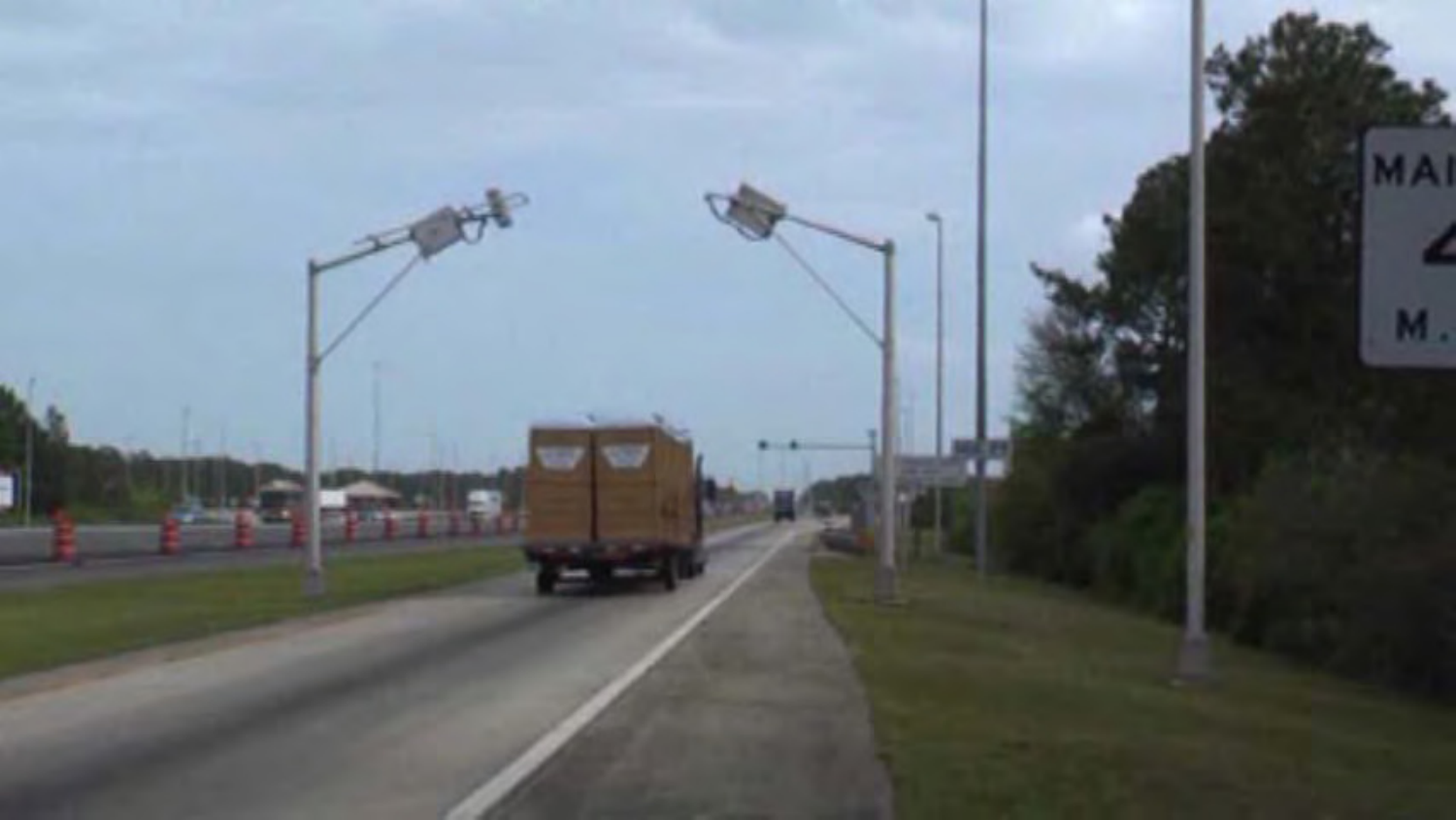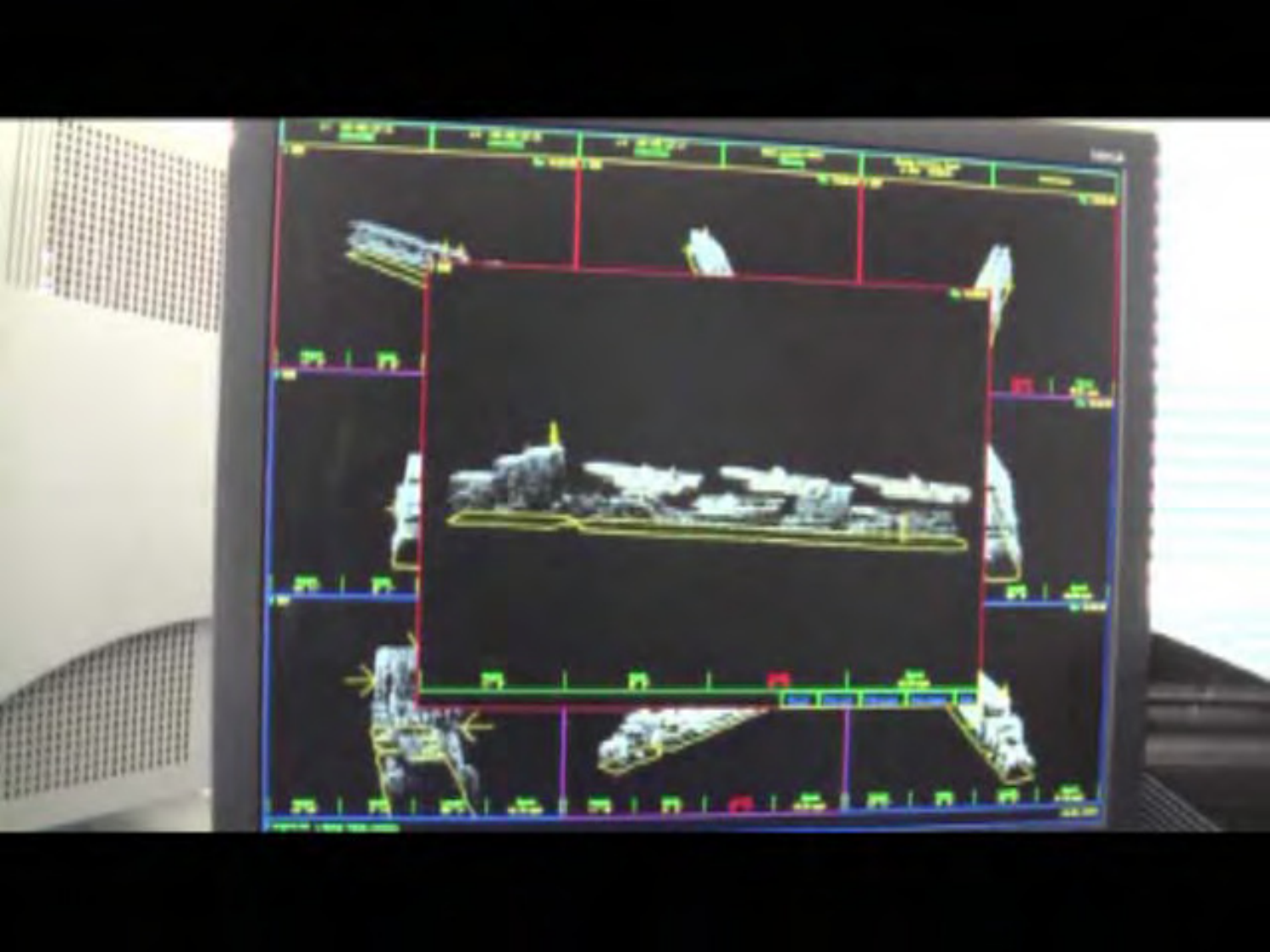|                | Images                                              |       |                     |  |  |  |  |  |
|----------------|-----------------------------------------------------|-------|---------------------|--|--|--|--|--|
| Record         | Photo                                               | Laser | Video               |  |  |  |  |  |
| 1              | 033108Images\IMGA0022.JPG 033108Images\P1010001.JPG |       | 033108Images\1.wmv  |  |  |  |  |  |
| $\overline{c}$ | 033108Images\IMGA0023.JPG 033108Images\P1010002.JPG |       | 033108Images\2.wmv  |  |  |  |  |  |
| 3              | 033108Images\IMGA0024.JPG 033108Images\P1010003.JPG |       | 033108Images\3.wmv  |  |  |  |  |  |
| 4              | 033108Images\IMGA0025.JPG 033108Images\P1010007.JPG |       | 033108Images\4.wmv  |  |  |  |  |  |
| 5              | 033108Images\IMGA0026.JPG 033108Images\P1010008.JPG |       | 033108Images\5.wmv  |  |  |  |  |  |
| $\,6$          | 033108Images\IMGA0027.JPG_033108Images\P1010009.JPG |       | 033108Images\6.wmv  |  |  |  |  |  |
| $\overline{7}$ | 033108Images\IMGA0028.JPG 033108Images\P1010010.JPG |       | 033108Images\7.wmv  |  |  |  |  |  |
| 8              | 033108Images\IMGA0029.JPG_033108Images\P1010011.JPG |       | 033108Images\8.wmv  |  |  |  |  |  |
| 9              | 033108Images\IMGA0030.JPG_033108Images\P1010012.JPG |       | 033108Images\9.wmv  |  |  |  |  |  |
| 10             | 033108Images\IMGA0031.JPG 033108Images\P1010013.JPG |       | 033108Images\10.wmv |  |  |  |  |  |
| 11             | 033108Images\IMGA0032.JPG 033108Images\P1010014.JPG |       | 033108Images\11.wmv |  |  |  |  |  |
| 12             | 033108Images\IMGA0033.JPG 033108Images\P1010015.JPG |       | 033108Images\12.wmv |  |  |  |  |  |
| 13             | 033108Images\IMGA0034.JPG 033108Images\P1010016.JPG |       | 033108Images\13.wmv |  |  |  |  |  |
| 14             | 033108Images\IMGA0035.JPG 033108Images\P1010017.JPG |       | 033108Images\14.wmv |  |  |  |  |  |
| 15             | 033108Images\IMGA0036.JPG 033108Images\P1010018.JPG |       | 033108Images\15.wmv |  |  |  |  |  |
| 16             | 033108Images\IMGA0037.JPG 033108Images\P1010019.JPG |       | 033108Images\16.wmv |  |  |  |  |  |
| 17             | 033108Images\IMGA0038.JPG 033108Images\P1010020.JPG |       | 033108Images\17.wmv |  |  |  |  |  |
| 18             | 033108Images\IMGA0039.JPG 033108Images\P1010021.JPG |       | 033108Images\18.wmv |  |  |  |  |  |
| 19             | 033108Images\IMGA0040.JPG_033108Images\P1010022.JPG |       | 033108Images\19.wmv |  |  |  |  |  |
| 20             | 033108Images\IMGA0041.JPG_033108Images\P1010023.JPG |       | 033108Images\20.wmv |  |  |  |  |  |
| 21             | 033108Images\IMGA0042.JPG 033108Images\P1010024.JPG |       | 033108Images\21.wmv |  |  |  |  |  |
| 22             | 033108Images\IMGA0043.JPG 033108Images\P1010025.JPG |       | 033108Images\22.wmv |  |  |  |  |  |
| 23             | 033108Images\IMGA0044.JPG 033108Images\P1010026.JPG |       | 033108Images\23.wmv |  |  |  |  |  |
| 24             | 033108Images\IMGA0045.JPG 033108Images\P1010027.JPG |       | 033108Images\24.wmv |  |  |  |  |  |
| 25             | 033108Images\IMGA0046.JPG_033108Images\P1010028.JPG |       | 033108Images\25.wmv |  |  |  |  |  |
| 26             | 033108Images\IMGA0047.JPG 033108Images\P1010029.JPG |       | 033108Images\26.wmv |  |  |  |  |  |
| 27             | 033108Images\IMGA0049.JPG 033108Images\P1010030.JPG |       | 033108Images\27.wmv |  |  |  |  |  |
| 28             | 033108Images\IMGA0050.JPG_033108Images\P1010031.JPG |       | 033108Images\28.wmv |  |  |  |  |  |
| 29             | 033108Images\IMGA0052.JPG 033108Images\P1010032.JPG |       | 033108Images\29.wmv |  |  |  |  |  |
| 30             | 033108Images\IMGA0053.JPG 033108Images\P1010033.JPG |       | 033108Images\30.wmv |  |  |  |  |  |
| 31             | 033108Images\IMGA0054.JPG 033108Images\P1010034.JPG |       | 033108Images\31.wmv |  |  |  |  |  |
| 32             | 033108Images\IMGA0055.JPG 033108Images\P1010035.JPG |       | 033108Images\32.wmv |  |  |  |  |  |
| 33             | 033108Images\IMGA0056.JPG 033108Images\P1010036.JPG |       | 033108Images\33.wmv |  |  |  |  |  |
| 34             | 033108Images\IMGA0057.JPG 033108Images\P1010037.JPG |       | 033108Images\34.wmv |  |  |  |  |  |
| 35             | 033108Images\IMGA0058.JPG_033108Images\P1010038.JPG |       | 033108Images\35.wmv |  |  |  |  |  |
| 36             | 033108Images\IMGA0059.JPG 033108Images\P1010039.JPG |       | 033108Images\36.wmv |  |  |  |  |  |
| 37             | 033108Images\IMGA0060.JPG 033108Images\P1010040.JPG |       | 033108Images\37.wmv |  |  |  |  |  |
| 38             | 033108Images\IMGA0061.JPG 033108Images\P1010041.JPG |       | 033108Images\38.wmv |  |  |  |  |  |
| 39             | 033108Images\IMGA0062.JPG_033108Images\P1010042.JPG |       | 033108Images\39.wmv |  |  |  |  |  |
| 40             | 033108Images\IMGA0063.JPG_033108Images\P1010043.JPG |       | 033108Images\40.wmv |  |  |  |  |  |
| 41             | 033108Images\IMGA0065.JPG_033108Images\P1010045.JPG |       | 033108Images\41.wmv |  |  |  |  |  |
| 42             | 033108Images\IMGA0066.JPG_033108Images\P1010046.JPG |       | 033108Images\42.wmv |  |  |  |  |  |
| 43             | 033108Images\IMGA0067.JPG 033108Images\P1010047.JPG |       | 033108Images\43.wmv |  |  |  |  |  |
| 44             | 033108Images\IMGA0068.JPG_033108Images\P1010048.JPG |       | 033108Images\44.wmv |  |  |  |  |  |
| 45             | 033108Images\IMGA0070.JPG 033108Images\P1010050.JPG |       | 033108Images\45.wmv |  |  |  |  |  |
| 46             | 033108Images\IMGA0071.JPG 033108Images\P1010051.JPG |       | 033108Images\46.wmv |  |  |  |  |  |
| 47             | 033108Images\IMGA0072.JPG_033108Images\P1010052.JPG |       | 033108Images\47.wmv |  |  |  |  |  |
| 48             | 033108Images\IMGA0073.JPG_033108Images\P1010053.JPG |       | 033108Images\48.wmv |  |  |  |  |  |
| 49             | 033108Images\IMGA0074.JPG 033108Images\P1010054.JPG |       | 033108Images\49.wmv |  |  |  |  |  |
| 50             | 033108Images\IMGA0076.JPG 033108Images\P1010056.JPG |       | 033108Images\50.wmv |  |  |  |  |  |
|                |                                                     |       |                     |  |  |  |  |  |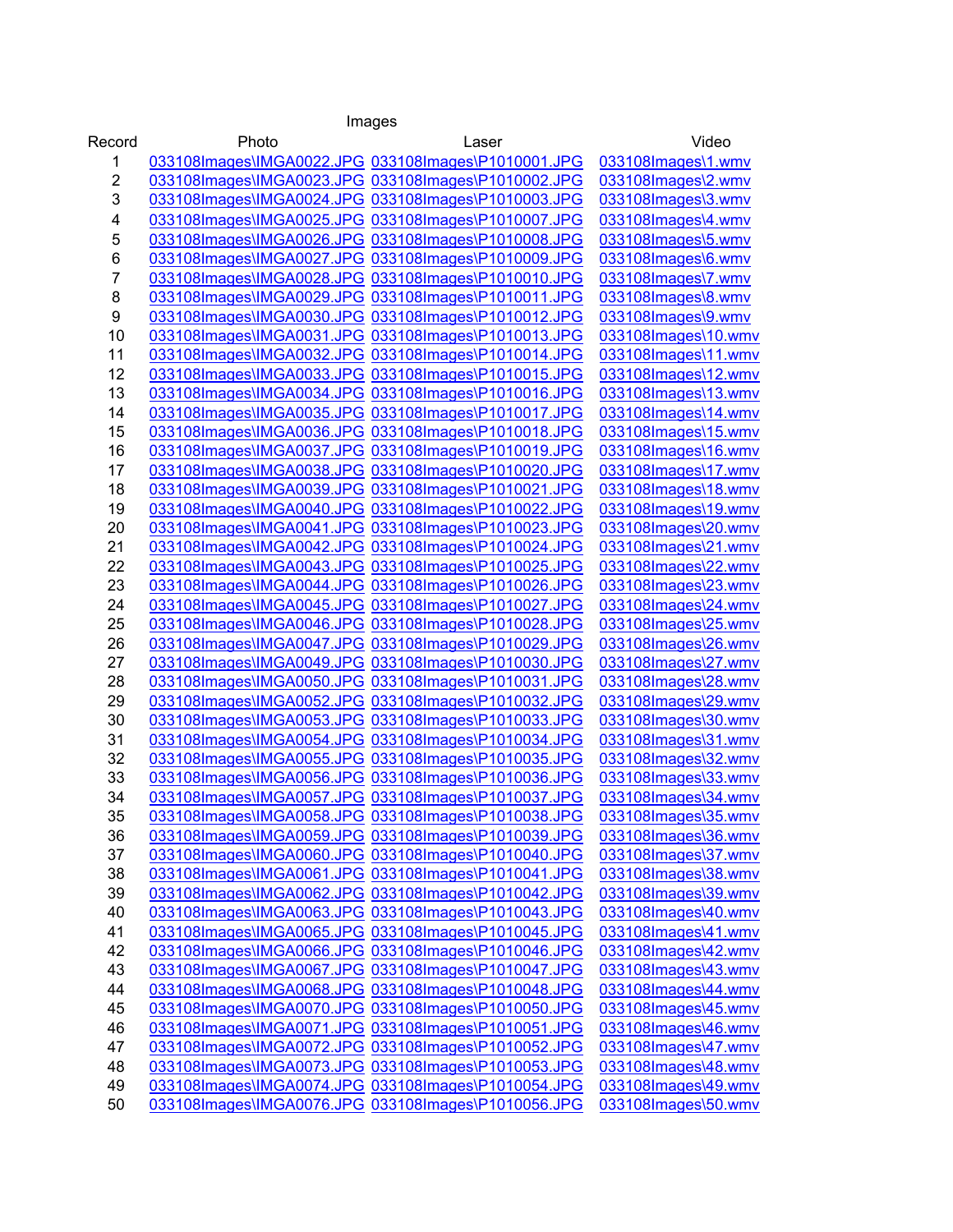|       |        |                                               | Laser Reading  |                         |                  |                         |             | C |
|-------|--------|-----------------------------------------------|----------------|-------------------------|------------------|-------------------------|-------------|---|
| Speed |        | Length Feet Length Inch Width Feet Width Inch |                |                         |                  | Height Feet Height Inch | Length      |   |
|       | 43     | 8                                             | 8              | 1                       | 10               | 9                       | 524         |   |
|       | 71     | 8                                             | 8              | $\overline{7}$          | 13               | 5                       | 860         |   |
|       | 71     | 10                                            | 11             | $\overline{2}$          | 12               | 11                      | 862         |   |
|       | 68     | 1                                             | 10             | $\overline{7}$          | 10               | $\,6$                   | 817         |   |
|       | 73     | 10                                            | 8              | $\overline{7}$          | 13               | 5                       | 886         |   |
|       | 69     | 3                                             | 8              | $\overline{7}$          | 13               | 9                       | 831         |   |
|       | 73     | $\pmb{0}$                                     | 8              | 6                       | 13               | 8                       | 876         |   |
|       | 61     | 5                                             | 8              | 0                       | 11               | 3                       | 737         |   |
|       | 69     | 8                                             | 8              | 4                       | 12               | 1                       | 836         |   |
|       | 72     | 5                                             | 8              | 7                       | 13               | $\overline{7}$          | 869         |   |
|       | 74     | 5                                             | 8              | 1                       | 13               | $\pmb{0}$               | 893         |   |
|       | 73     | $\pmb{0}$                                     | 8              | 8                       | 13               | 5                       | 876         |   |
|       | 44     | 11                                            | 8              | 1                       | 10               | 8                       | 539         |   |
|       | 73     | $\boldsymbol{2}$                              | 8              | 5                       | 13               | 9                       | 878         |   |
|       | 69     | $\pmb{0}$                                     | 8              | 4                       | 10               | 5                       | 828         |   |
|       | 68     | $\pmb{0}$                                     | 8              | 5                       | 12               | 11                      | 816         |   |
|       | 62     | 7                                             | 8              | 8                       | 13               | 1                       | 751         |   |
|       | 34     | 3                                             | 8              | 0                       | 12               | 11                      | 411         |   |
|       | 87     | $\mathbf 0$                                   | 8              | 5                       | 13               | $\pmb{0}$               | 1044        |   |
|       | 87     | $\overline{\mathbf{c}}$                       | 9              | 1                       | 11               | $\,6$                   | 1046        |   |
|       | 64     | $\overline{6}$                                | 8              | $\overline{\mathbf{c}}$ | $\,6$            | 11                      | 774         |   |
|       | 62     | $\overline{c}$                                | 8              | 1                       | 12               | 9                       | 746         |   |
|       | 63     | 6                                             | 8              | 4                       | 12               | $\boldsymbol{6}$        | 762         |   |
|       | 70     | 4                                             | 8              | 4                       | 11               | 8                       | 844         |   |
|       | 41     | 8                                             | 8              | 1                       | 8                | 5                       | 500         |   |
|       | 101    | $\boldsymbol{6}$                              | 14             | 6                       | 15               | $\overline{7}$          | <b>1218</b> |   |
|       | 71     | 5                                             | 8              | 3                       | 11               | 5                       | 857         |   |
|       | 74     | 5                                             | 8              | 6                       | 12               | $\overline{7}$          | 893         |   |
|       | 63     | 8                                             | 8              | 8                       | 10               | 10                      | 764         |   |
|       | 66     | $\overline{\mathbf{c}}$                       | 8              | $\overline{7}$          | 13               | $\overline{7}$          | 794         |   |
|       | 67     | 6                                             | 11             | 0                       | 10               | $\overline{\mathbf{c}}$ | 810         |   |
|       | 83     | $\pmb{0}$                                     | 11             | 9                       | 9                | 3                       | 996         |   |
|       | 27     | 8                                             | 8              | 8                       | 10               | 7                       | 332         |   |
|       | 67     | 1                                             | 8              | 3                       | 13               | 4                       | 805         |   |
|       | 58     | 7                                             | 8              | $\mathbf 0$             | 10               | $\boldsymbol{6}$        | 703         |   |
|       | 77     | 8                                             | 8              | 6                       | 13               | $\bf{0}$                | 932         |   |
|       | 78     |                                               | 8              | 6                       | $\boldsymbol{9}$ | 8                       | 944         |   |
|       | 82     | $\begin{array}{c} 8 \\ 5 \end{array}$         | 8              | $\overline{7}$          | 14               | $\overline{\mathbf{4}}$ | 989         |   |
|       | 83     | $\overline{9}$                                | 11             | 8                       | $\boldsymbol{9}$ | $\overline{\mathbf{c}}$ | 1005        |   |
|       | 73     | $\pmb{0}$                                     | 8              | $\mathbf{1}$            | 13               | $\frac{5}{6}$           | 876         |   |
|       | 71     | 11                                            | $\bf 8$        | $\overline{7}$          | 13               |                         | 863         |   |
|       | 64     | $\boldsymbol{0}$                              | 8              | 6                       | 13               | $\boldsymbol{6}$        | 768         |   |
|       | $70\,$ | 8                                             | 8              | 5                       | 9                | $\boldsymbol{6}$        | 848         |   |
|       | 66     | $\overline{7}$                                | 8              | $\overline{7}$          | 13               | $\bf 8$                 | 799         |   |
|       | 69     | 10                                            | 9              | 8                       | 12               | 10                      | 838         |   |
|       | $71$   | 10                                            | 8              | $\overline{7}$          | 13               | $10$                    | 862         |   |
|       | 87     | 10                                            | 8              | 4                       | 10               | 6                       | 1054        |   |
|       | 72     | $\,6$                                         | 8              | 8                       | 13               | $\bf 8$                 | 870         |   |
|       | 50     | 11                                            | $\overline{7}$ | 11                      | $10$             | $\pmb{0}$               | 611         |   |
|       | 67     | $\overline{2}$                                | $10$           | $\mathbf{1}$            | 10               | $\overline{\mathbf{4}}$ | 806         |   |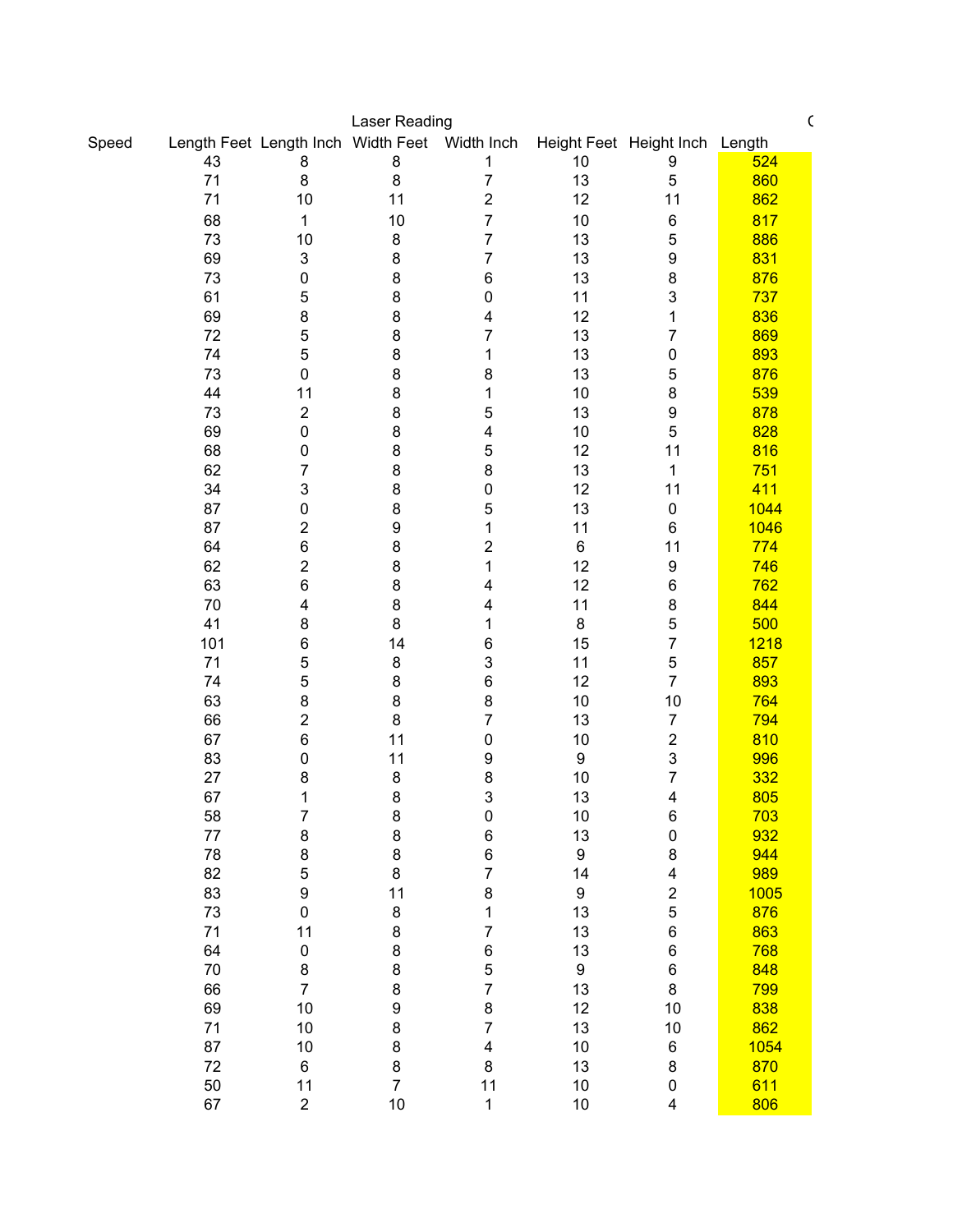| Calculated Inches |            |        |                                               |                | Measured                |                    |
|-------------------|------------|--------|-----------------------------------------------|----------------|-------------------------|--------------------|
| Width             | Height     |        | Length Feet Length Inch Width Feet Width Inch |                |                         | <b>Height Feet</b> |
| 97                | <b>129</b> | 43     | 7                                             | 8              | $\boldsymbol{2}$        | 11                 |
| 103               | 161        | 72     | 6                                             | 8              | $\boldsymbol{6}$        | 13                 |
| 134               | 155        | $70\,$ | $\boldsymbol{0}$                              | 11             | $\overline{\mathbf{c}}$ | 13                 |
| 127               | 126        | 67     | 11                                            | 10             | 9                       | 10                 |
| 103               | 161        | 73     | 1                                             | 8              | 6                       | 13                 |
| 103               | 165        | 69     | 10                                            | 8              | 6                       | 13                 |
| 102               | 164        | 72     | 6                                             | 8              | 6                       | 13                 |
|                   |            |        |                                               |                |                         |                    |
| 96                | 135        | 61     | 0                                             | $\overline{7}$ | 11                      | 11                 |
| 100               | 145        | 69     | $\overline{2}$                                | 8              | 3                       | 12                 |
| 103               | 163        | 71     | 10                                            | 8              | 6                       | 13                 |
| 97                | 156        | 73     | 11                                            | 8              | 1                       | 13                 |
| 104               | 161        | 72     | $\mathsf{O}\xspace$                           | 8              | 7                       | 13                 |
| 97                | 128        | 44     | 4                                             | 8              | 5                       | 10                 |
| 101               | 165        | 73     | 0                                             | 8              | 6                       | 13                 |
| 100               | 125        | 68     | 8                                             | 8              | 5                       | 10                 |
| 101               | 155        | 67     | 9                                             | 8              | 6                       | 12                 |
| 104               | 157        | 63     | 4                                             | 8              | 6                       | 12                 |
| 96                | 155        | 34     | $\overline{\mathbf{c}}$                       | 8              | $\pmb{0}$               | 12                 |
| 101               | 156        | 86     | $\overline{c}$                                | 8              | 5                       | 13                 |
| 109               | 138        | 87     | 3                                             | 9              | $\mathbf 0$             | 11                 |
| 98                | 83         | 64     | 7                                             | 8              | 4                       | 6                  |
| 97                | 153        | 62     | 1                                             | 8              | $\mathbf 0$             | 12                 |
| 100               | 150        | 62     | 9                                             | 8              | $\,6$                   | 12                 |
| 100               | 140        | 68     | 11                                            | 8              | 8                       | 11                 |
| 97                | 101        | 40     | 11                                            | 8              | 4                       | 8                  |
| 174               | 187        | 101    | 6                                             | 14             | 8                       | 15                 |
| 99                | 137        | 71     | 5                                             | 8              | 3                       | 11                 |
| 102               | 151        | 73     | 6                                             | 8              | 6                       | 12                 |
| 104               | 130        | 64     | 8                                             | 8              | 5                       | 10                 |
| 103               | 163        | 65     | 10                                            | 8              | 6                       | 13                 |
| 132               | 122        | 67     |                                               | 11             |                         |                    |
|                   |            |        | 1                                             |                | 1                       | 9                  |
| 141               | 111        | 83     | 1                                             | 11             | 9                       | 9                  |
| 104               | 127        | 28     | 0                                             | 8              | 8                       | 10                 |
| 99                | 160        | 66     | 1                                             | 8              | 6                       | 13                 |
| 96                | 126        | 58     | 7                                             | 8              | $\pmb{0}$               | $10$               |
| 102               | 156        | 77     | 10                                            | 8              | $\overline{\mathbf{4}}$ | 13                 |
| 102               | <b>116</b> | 78     | $\,6$                                         | 8              | $\overline{7}$          | 9                  |
| 103               | 172        | 81     | $\,6$                                         | 8              | $\overline{7}$          | 14                 |
| 140               | 110        | 82     | 11                                            | 11             | 8                       | 9                  |
| 97                | 161        | 72     | 8                                             | 8              | $\mathbf{1}$            | 13                 |
| 103               | 162        | 72     | 5                                             | 8              | $\,6$                   | 13                 |
| 102               | <b>162</b> | 64     | 8                                             | 8              | $\,6$                   | 13                 |
| 101               | 114        | 69     | 10                                            | 8              | $\,6$                   | 9                  |
| 103               | 164        | 66     | 5                                             | 8              | $\,6$                   | 13                 |
| 116               | 154        | 69     | 11                                            | 9              | $\,6$                   | 12                 |
| 103               | 166        | 72     | $\overline{\mathbf{c}}$                       | 8              | 6                       | 13                 |
| 100               | 126        | 83     | $\,6$                                         | 8              | $\,6$                   | 10                 |
| 104               | <b>164</b> | 72     | 4                                             | 8              | $\,6$                   | 13                 |
| 95                | 120        | 49     | 11                                            | $\overline{7}$ | 11                      | 9                  |
| 121               | 124        | 67     | $\overline{2}$                                | 10             | $\pmb{0}$               | 10                 |